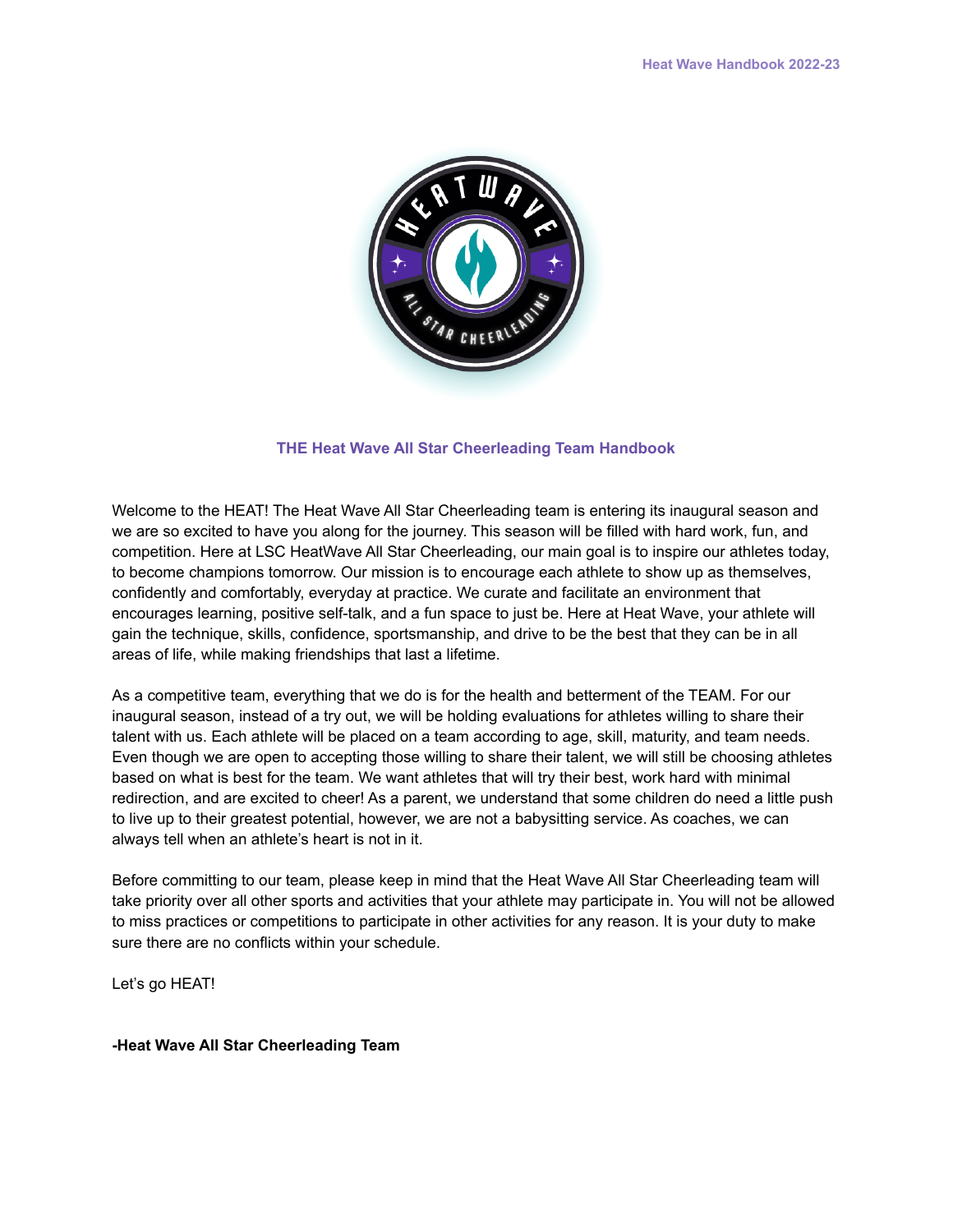# **All Star Cheerleading**

The U.S. All Star Federation, also known as, the USASF is the governing agency over All Star Cheerleading in the USA, this is the agency we will register our memberships through. According to USASF, "All Star Cheer is a high energy, team-based, performance sport that is athletic, artistic and acrobatic. It involves athletes competing with a 2 and a 1/2 minute routine composed of tumbling, stunting, pyramids, dance and cheer segments. While some skills are individually developed, such as tumbling or dancing, partner stunts, pyramids and tosses require a great deal of teamwork and routines require synchronization and team uniformity."

As an All Star team, our priority is developing and perfecting tumbling, stunting, and dance skills. This season, we will be entering competitions in two divisions, **All Star Tiny Novice** and **All Star Prep**. Some of the qualifications for each team are listed in the table below.

| Level           | <b>All Star Tiny Novice</b>                                                                                                                         | <b>All Star Prep</b>                                                                    |
|-----------------|-----------------------------------------------------------------------------------------------------------------------------------------------------|-----------------------------------------------------------------------------------------|
| Level 1         | Forward Roll, Cartwheel                                                                                                                             | Forward/Backward Roll,<br>Cartwheel, Round Offs,<br>Backbends, Walkovers,<br>Handstands |
| Level 2         | N/A                                                                                                                                                 | Dive Roll, Front/Back<br>Handspring                                                     |
| <b>Division</b> | Routine 1:30 minutes<br>No tosses<br>Non-competitive<br>(Outstanding, Excellent,<br>Superior)<br>Tumbling not rated/required<br>Born in (2015-2017) | Routine 2:00 minutes<br>Competitive-Beginner friendly<br>Born in (2010-2016)            |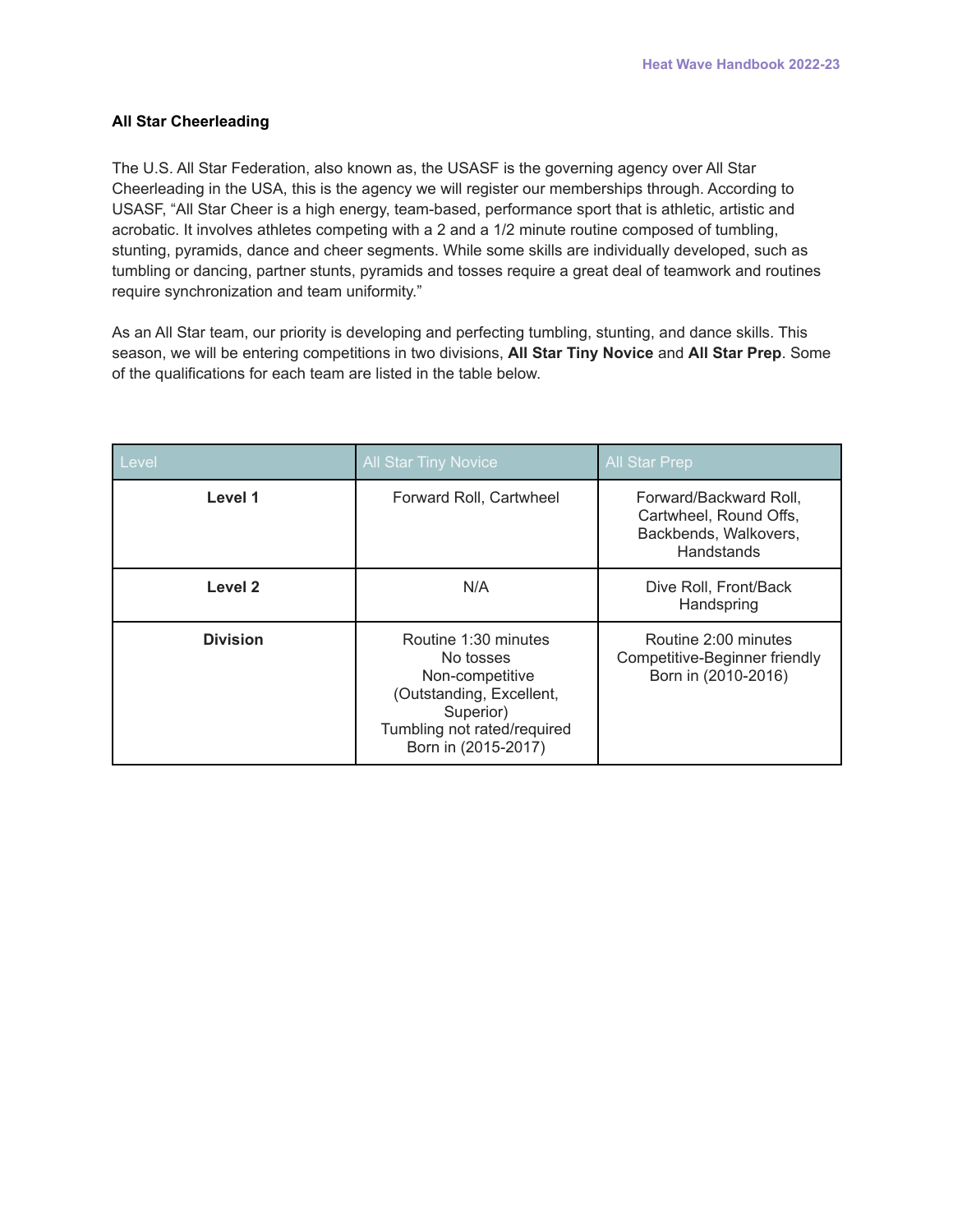# **FINANCIAL**

|                                                                               | <b>Tiny Novice</b>                                                                                   | Youth Prep Level 1                                                                                   |
|-------------------------------------------------------------------------------|------------------------------------------------------------------------------------------------------|------------------------------------------------------------------------------------------------------|
| <b>USASF Membership Fee</b><br>(Paid directly on site before 1st<br>practice) | \$50                                                                                                 | \$50                                                                                                 |
| <b>Tuition</b>                                                                | <b>Registration Fee(once/year)</b><br>\$40                                                           | <b>Registration Fee(once/year)</b><br>\$40                                                           |
|                                                                               | <b>Summer</b><br>\$99/mo<br>3hrs/week                                                                | <b>Summer</b><br>\$175/mo<br>4hrs/week                                                               |
|                                                                               | <b>Season</b><br>\$99/mo<br>3hrs/week                                                                | <b>Season</b><br>\$175/mo<br>5hrs/week                                                               |
| <b>Competition Fees</b>                                                       | \$200*<br>Attendance to Daytona<br>Competition is optional amongst<br>team/parents. (\$50 add'l fee) | \$432*<br>CheerSport ATL is optional and<br>may be added during the<br>season. If added add'l \$175. |
| Uniform                                                                       | \$120*<br>Includes: Custom top and skirt,<br>brief                                                   | \$120*<br>Includes: Custom top and skirt,<br>brief                                                   |
| <b>Practice Wear</b>                                                          | \$50<br>(One two piece set, One Heat<br>Tshirt)                                                      | \$50<br>(One two piece set, one Heat<br>Wave t-shirt)                                                |
| <b>Warm-ups</b>                                                               | \$70                                                                                                 | \$70                                                                                                 |
| <b>Bag with name</b><br>(Optional)                                            | \$70                                                                                                 | \$70                                                                                                 |
| <b>Choreography &amp; Music Fees</b>                                          | \$50*                                                                                                | \$100*                                                                                               |
| <b>Choreography Camp</b><br>(Full week of camp 07.25-07.29)                   | \$225                                                                                                | \$225                                                                                                |

\*Some fees are estimates. Fees will be updated as necessary.

# **Payment Schedule**

- **● June 10th**: Choreography/Music + Practice Gear (\$100/\$150)
- **● July 1st**: Camp Fee (\$225)
- **● August 1st:** Uniform, Warm up, and Bag Fee\* (\$190/\$260\*)
- **● September 1st: Competition** Fee #1 (\$100/\$216)
- **● November 1st:** Competition Fee #2 (\$100/\$216). If Novice decides to go to Daytona \$50 add'l.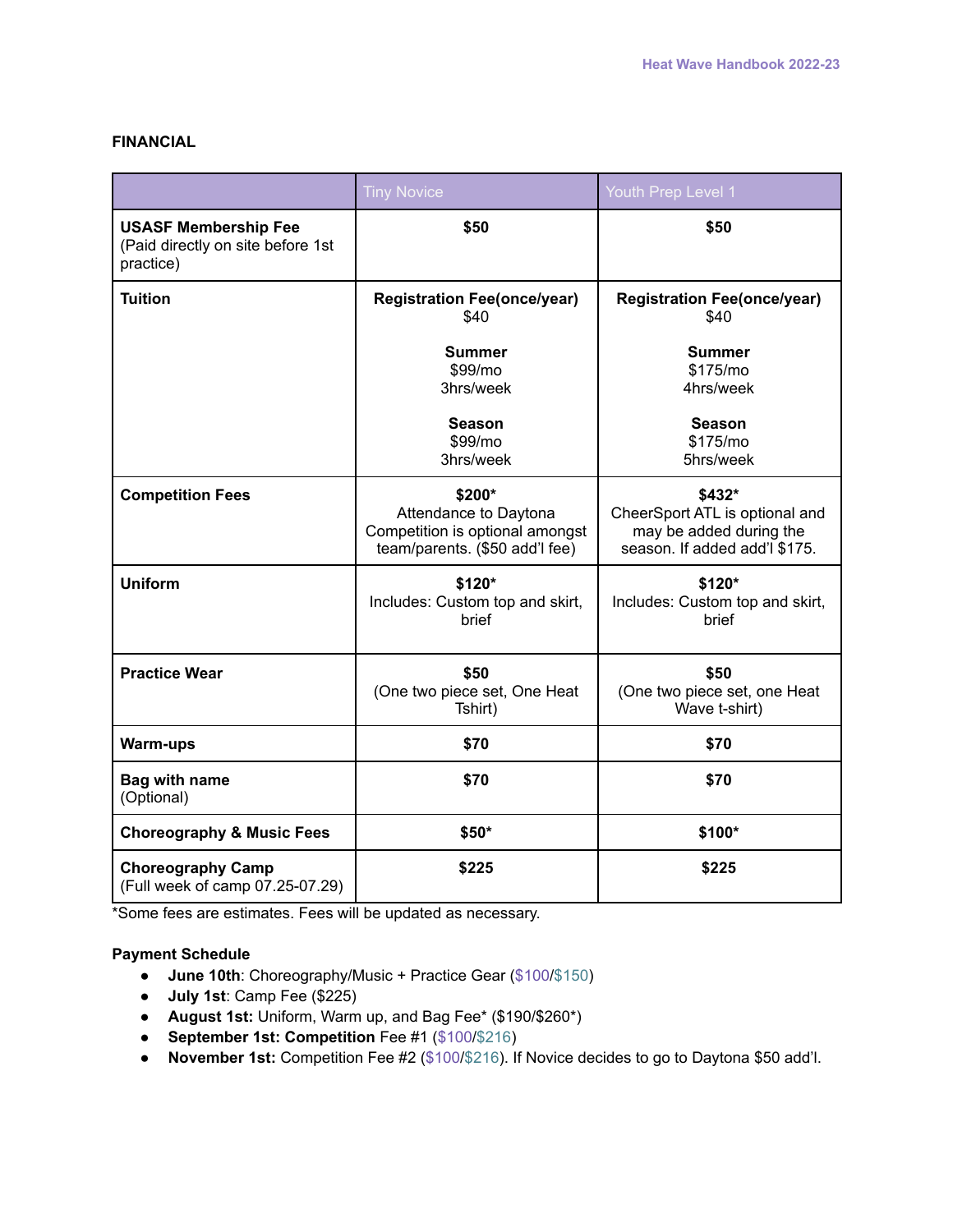**All accounts must keep an active card on file. Tuition will be withdrawn the 1st of every month. Team fees will also be automatically processed on the day they're due. All returned payments will** be charged an additional \$20 fee. If you have any issues with payments, or if you want to pay in **full, please call the LSC phone number or send an email!**

# **UNIFORM & PRACTICE WEAR**

Your uniform fee will include a custom made top, skirt, brief, and bow. For practice wear you will receive a custom made practice uniform, a Heat Wave Cheer shirt, and a bow. Each practice will have a uniform. During the season, one practice a week will be a free practice where your athlete can wear what they would like. Please always wear something fitted and appropriate to practice.

### **Your are responsible for the following:**

- White Cheer shoes
- White ankle socks
- Black shorts
- Water bottle with name written on it for each practice

### **CODE OF CONDUCT**

Heat Wave is a zero tolerance team. On our team, we speak words of kindness and breathe life into each other with our actions. We are supportive of one another and always encourage each other to be the best that we can be. We are a family. Bullying will not be tolerated from students nor parents. Parents, just like their students, are expected to speak words of kindness. Not only to other athletes, coaches, and parents, but to their own athletes. On our property, there will be no verbal or physical abuse tolerated, EVER. Physical violence will not only terminate your spot on the team, but at LSC Gymnastics as a whole.

Sideline coaching is when a parent is giving their athletes direction outside of the coaches direction during practice. Sometimes, it's difficult for athletes to focus with parents present. Parents are expected to be invisible, so that we can't hear or see you.

At competitions, you are an extension of the HeatWave All Star Cheer team, therefore you are expected to follow the code of conduct at all times, in the gym, and at competitions.

#### **PRACTICE**

Practices will be held twice a week during the summer, and three times a week during the school year for All Star Prep. Tiny Novice will practice two times a week during summer, and two times a week during the season. In the summer, practice may be held at a different location (a field, school gym, etc.) within a 3 mile radius of LSC Gymnastics. We will give you a week's notice for any practice changes.

During the summer we value family bonding and vacation. If you are planning a family trip try to plan those trips for when there is no practice. If that's not possible, just let us know what days you will be traveling and we can accommodate with no penalties. When you are in town, practice is **mandatory**.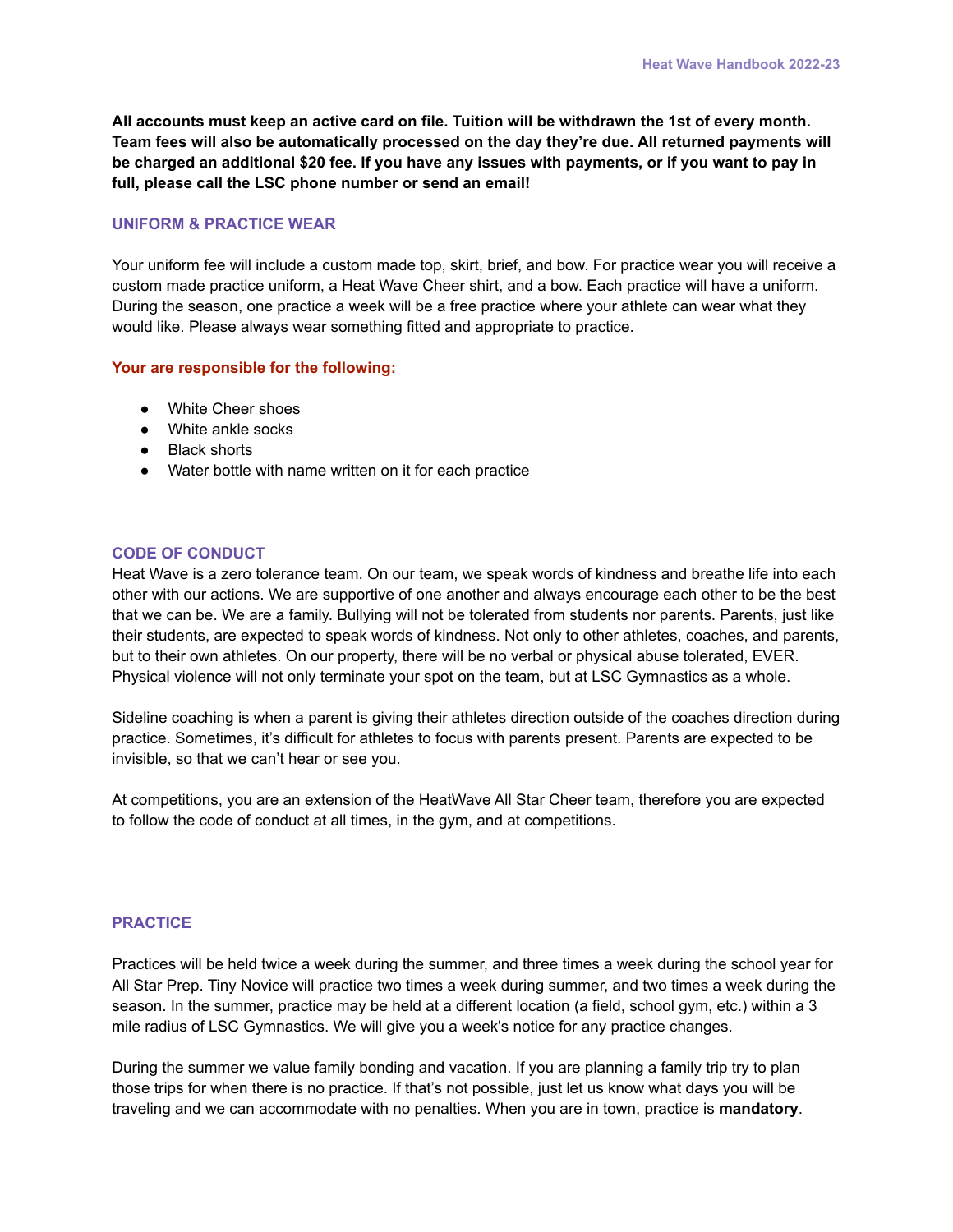Though our practices are scheduled throughout the year, impromptu practices can happen, especially during competition season. These practices will be held on Saturdays or Sundays. You will have a few days to a week notice for practice changes.

Athletes should come to practice in the practice uniform for that day, hair pulled up and out of the face, gum and candy free, and **ON TIME.** Every practice is valuable time to gain knowledge and skills and we need 100% attendance. If one base is missing from practice, that's three other students that will not get to practice their stunt that day. We understand that Atlanta traffic can be unpredictable sometimes, so we will excuse **3 tardies** throughout the year. You will still have to contact the coach to let them know. After the 3rd tardy, your student will NOT be allowed to practice for that day, however, they will still need to be present.

During the season, you will be allowed **3 unexcused absences**. Excused absences are as follows but not limited to, death in the family, injury, and graded school projects/trips. There will be NO absences the week before a competition. ANY absence the week before a competition may result in being pulled from the competition that week. No call, no shows may result in termination from the team. We do not give out refunds for ANY reason, as our team fees Please reach out as soon as possible for any absences that you may have.

All practices are closed. Parents will drop off their athletes in the lobby. Feel free to check back in **as you see fit, however, parents are not allowed to linger or wait in the practice area.**

| Team                        | Summer 2022<br>(June, July)                     | <b>Season 22-23</b><br>(August-April)                                      |
|-----------------------------|-------------------------------------------------|----------------------------------------------------------------------------|
| <b>All Star Tiny Novice</b> | Wednesday 4:30pm-5:45pm<br>Friday 4:30pm-5:45pm | Wednesday 4:30pm-5:45pm<br>Friday 4:30pm-5:45pm                            |
| <b>All Star Prep</b>        | Wednesday 4:30pm-6:30pm<br>Friday 4:30pm-6:30pm | Wednesday 4:30pm-7:00pm<br>Friday 4:30pm-7:00pm<br>Saturday 1:00pm-2:00pm* |
| <b>Camp BOTH TEAMS</b>      | July 25th-July 29th<br>8:30am-3:30pm            |                                                                            |

**No parents are allowed on the floor.**

\*This is a proposed schedule and all practice schedules are subject to change at any time.

There will be no practice for the following days/weeks:

June 24th (Makeup day TBD) July 4th - July 8th July 25-July 29th (Camp, no regular practice) August 1st-August 5th **(School Year Practice starts August 10th)** November 21st-November 25th December 19th-December 30th **(Competition Season: Practice starts January 4th) Last day of Practice April 29, 2023**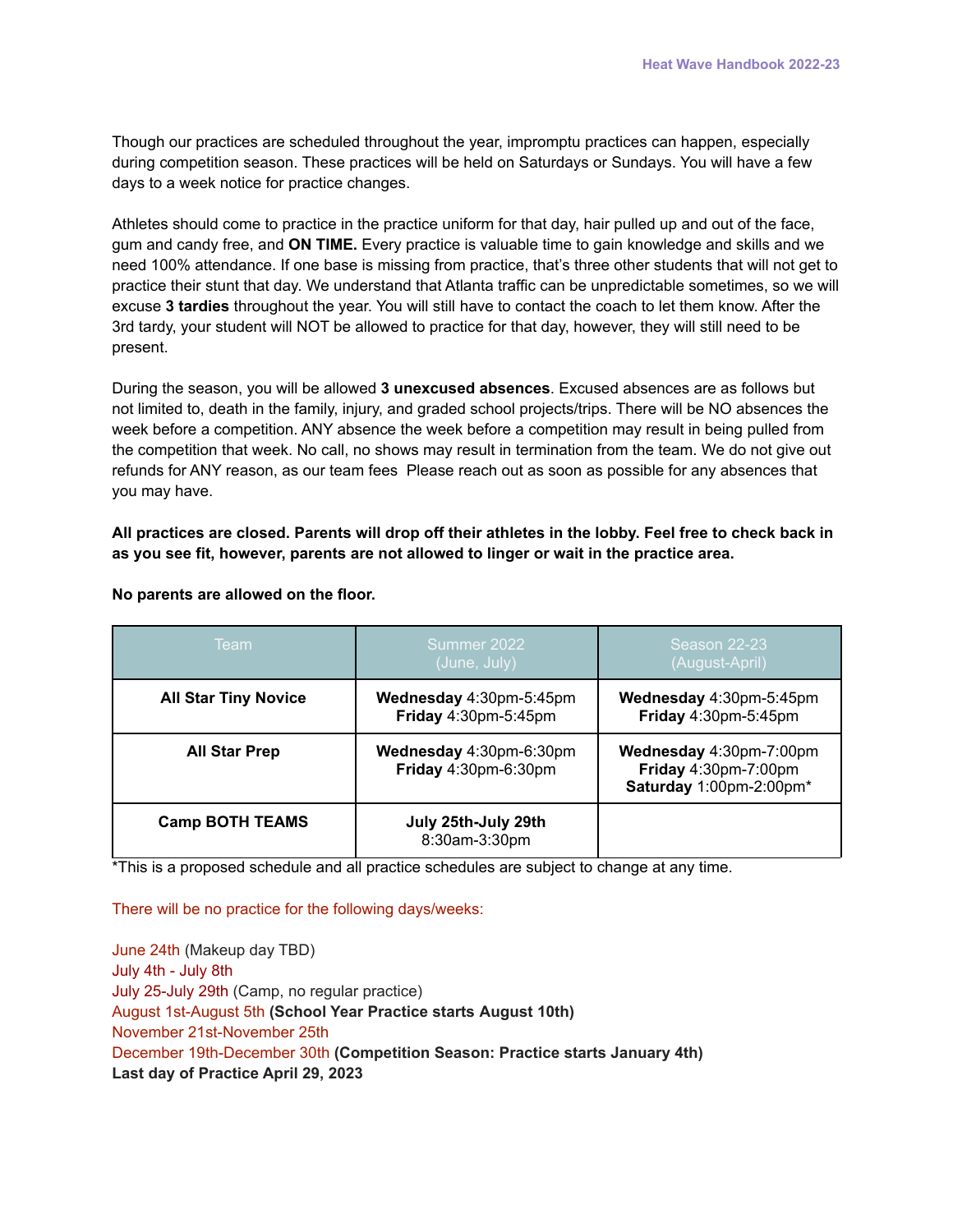**Team Celebration: May 1, 2023\*** \*Start time TBD

## **COMPETITIONS**

Throughout the season we will compete in multiple competitions all over the southeast. Tiny Novice will compete in 4 competitions throughout the season, and Youth Elite will compete in 7 competitions throughout the season. Most competitions will be local to GA, mostly the metro Atlanta area. We will be traveling to Daytona Beach Florida for our final competition during spring break. **Tuition and fees do not cover your costs of travel. Parents are responsible for flights, hotels, and other travel expenses.**

At competitions, athletes should be dressed in full uniform under warm ups, with the skirt tucked in, upon arrival. We will discuss hair and makeup for competitions in advance. Hair and makeup should be age appropriate, and secure. Hair pieces are only allowed when sewn in and secure. Hair pieces should be natural, and mimic your natural hair texture. During competitions, please contact your coach or team mom if you are running late. If you can not make a competition for a legitimate reason, please contact us right away. **No call no show to competitions will result in immediate termination from the team.** It isn't fair to other athletes who will be greatly affected by an absence. Parents and athletes are expected to follow the Heat Wave code of conduct at competitions.

| Date      | Company                              | Location                                                              | Fee (Novice/Elite) |
|-----------|--------------------------------------|-----------------------------------------------------------------------|--------------------|
| 12.04.22  | CheerSport                           | <b>Cartersville, GA</b><br><b>Lakepoint Sports Indoor</b><br>facility | \$77/\$49          |
| 01.28.23  | <b>National Cheer</b><br>Association | Atlanta, GA<br>Georgia World<br><b>Congress Center</b>                | \$77/\$49          |
| 02.04.23  | <b>NCA</b>                           | Nashville, TN<br>Nashville Municipal<br>Auditorium                    | \$77/\$49          |
| 02.18.23* | CheerSport                           | Atlanta, GA<br>Georgia World<br><b>Congress Center</b>                | \$193/\$109        |
| 03.04.23  | <b>CheerSport</b>                    | Atlanta, GA<br>Georgia international<br><b>Convention Center</b>      | \$77/\$49          |
| 03.25.23  | CheerSport                           | Chattanooga, TN<br>Chattanooga<br><b>Convention Center</b>            | \$77/\$49          |
| 04.02.23  | <b>NCA</b>                           | Daytona Beach, FL<br>The BandShell Ocean<br>Center                    | \$77/\$49          |

\*02.18.23 CheerSport Competition may be added depending on team readiness and parent's discretion.